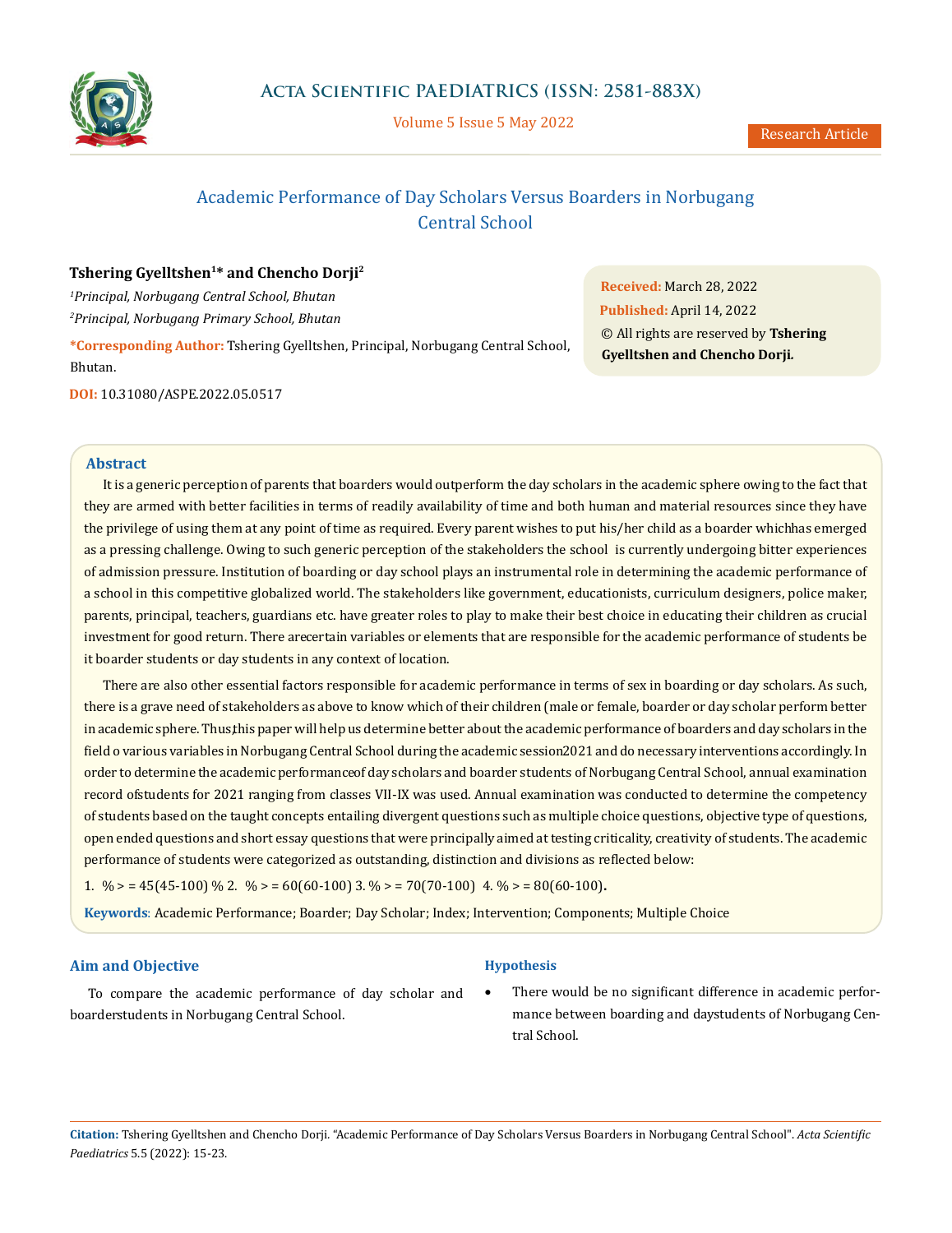- There would be no significant difference in academic performance between male and femalestudents of Norbugang Central School.
- There would be no significant difference in academic difference between male and female students of boarding and day students



**Figure a:** School emblem.

## **Background**

Norbugang Central School is a middle secondary school geographically located in Samtse districtof southern Bhutan. It was upgraded from a lower secondary school in 2018 to a central school relocated at a place called Dhaper (2.5 km away from its original location catering to about 750 students from grades VII - X at the moment. It is a full-fledged boarding school catering to 470 students. There are 300 day scholars who are also provided day meal. Currently a major construction is venturing to create more accommodation capacity for other students opting to be boarders for better learning and convenience. There is a potential of being upgraded to a Higher Secondary School in the near future given its physical ambience and adequate space intake capacity. The school currently has 22.14 acres of land. The school strongly believes in promoting child's right to education as envisions by His Majesty the king and enshrined in Bhutan's constitution. Building parent- teacher rapport is of paramount importance and the school accords high regard in accomplishing exceptional rapport with our immediate stakeholders such as the parents, local governance and education sector. Geared towards accomplishing the goal of close relationship, the school promotes the community participation by celebrating the special occasions collaboratively, and the School Management Board (SMB) is formed who are actively immersed and has crucial role in running the school in terms of planning, implementation, decision making, school admission etc. They are the nucleus to the overall progress and development of the school. Currently the school is supported by 61 staff members including 36 teachers, 13 non-teaching staffand 14 supporting staff.

#### **"Together we can make the difference" is our school's mott**o

We have a unique school emblem which depicts that the students should gain the knowledge of extremes by learning day and night as the golden fish never close their eyes in the water throughout their lives. Above the pair of golden fish is a book which symbolizes that we are under the virtue of Sherig (Education). Those three precious jewels upon the book symbolize the fruit of the hard work for the future citizens.

The pair of golden fish symbolize the existence of healthy relationship between parents and teachers, and community as a whole, extending helping hands to each other for the development of the school and future citizens as if the fish keep their eyes always open throughout their lives. The yellow color represents the precious triple gem which brings light to the lives of the children. The pair of golden fish holds a holy book/script on the top which symbolizes that Bhutan is areligious country and has full faith in our own religion (Drukpa Kajukpa). On the script we cansee three precious jewels. They symbolize that the graduates of this school will enjoy fruitful, happy and prosperous lives.

The pair of fish wrapped by the colorful cloths indicate that everybody learns through helping each other and be able to compete with other world physically and mentally by unfolding shining examples of unity, peace and prosperity to the rest of the world.

"You can make the difference, be the best you can be"

**Vision**: Excellence towards quality education.

**Mission:** To provide quality wholesome education.

#### **Goals**

To provide wholesome quality education to every individual child.

**Citation:** Tshering Gyelltshen and Chencho Dorji*.* "Academic Performance of Day Scholars Versus Boarders in Norbugang Central School". *Acta Scientific Paediatrics* 5.5 (2022): 15-23.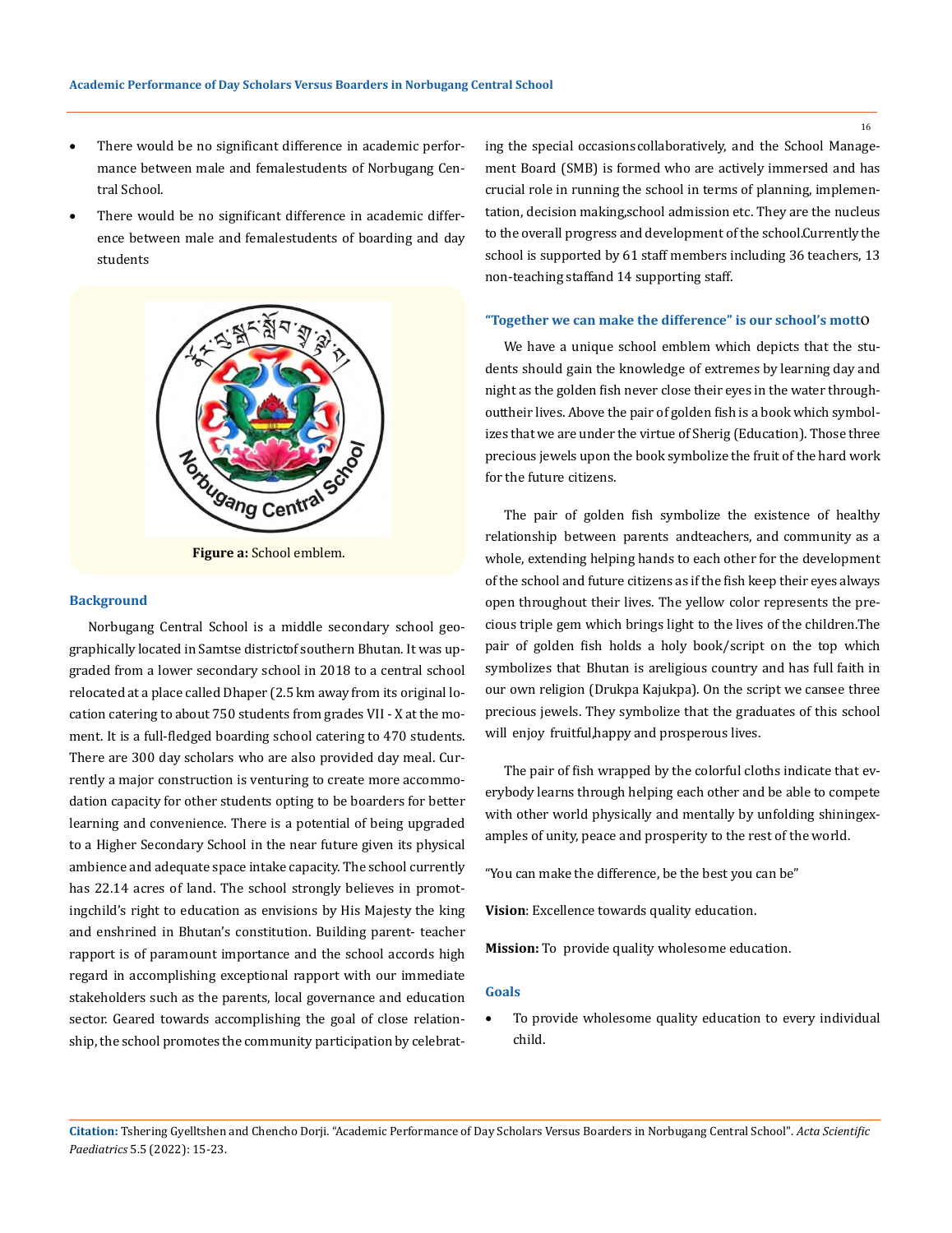- • To inculcate in the children, the highest Bhutanese value.
- • To lead school towards progressive one.

#### **Objectives**

- • To inculcate self-reliance.
- Promote values like honesty, respect, integrity, social responsibility, patriotism, compassion, patience, generosity, cleanliness, fraternity, solidarity, etc.
- Inculcate high self-esteem in children and teachers/staff
- • Create pleasant learning environment
- • Build excellent cooperation between the community and the school.
- Enroll 100% admission
- • Encourage dignity of lab ours.
- • To create awareness to preserve tradition and culture.
- • To provide practical and situational knowledge and skills.



# **The following table represents the staff strength of Norbugang Central School for the academic session 2021**

The school does not have any streams owing to the nature of level of education. However, the school imparts education such as

| <b>Staff</b>          | <b>Number</b>            | Remarks/                                                    |
|-----------------------|--------------------------|-------------------------------------------------------------|
| Principal             | 1                        | General administration/<br>management                       |
| Vice Principal        | 2                        | Responsible for academic &<br>nonacademicaffairs            |
| Teachers              | 31                       | Teaching                                                    |
| IT teacher            | $\overline{\mathcal{L}}$ | Responsible for IT education                                |
| Non-teaching<br>staff | 12                       | Lab/librarian, store in charge,<br>administrative assistant |
| Supporting staff      | 14                       | Caretakers/cooks/warden/<br>matron                          |
| Total                 | 62.                      |                                                             |

17

## **Table a**

subjects like English, Dzongkha (National Language), Mathematics, Physics, Biology, Chemistry, History (Bhutan History, World History, Bhutan Civics),Geography, Economics and School Agriculture. There are 31 teachers excluding principal and 2 vice principals against 750 students. The ratio of teachers to students is 1:24. This is impractical since there is a variation of figure in some of the class levels from practical point of view making crammed classrooms and consequently leading to unconducive teaching -learning environment. This is attributed to combination of subjects (i.e. subject spinalization).



# **Research questions**

Would there be any difference in academic Performance between boarders and dayscholars of Norbugang Central School?

**Citation:** Tshering Gyelltshen and Chencho Dorji*.* "Academic Performance of Day Scholars Versus Boarders in Norbugang Central School". *Acta Scientific Paediatrics* 5.5 (2022): 15-23.

#### **School organigram**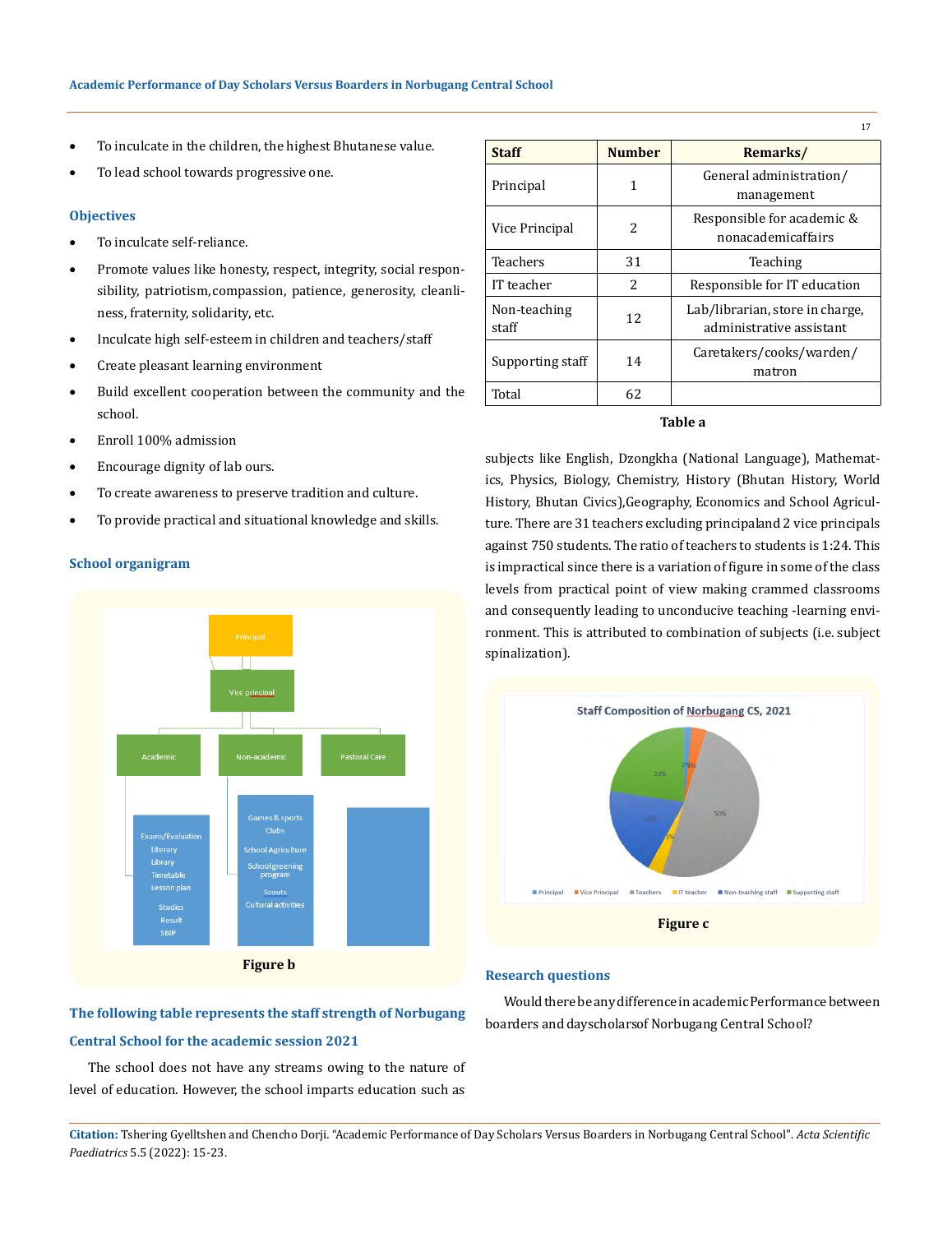







### **Discussion/Findings**

There is significant difference in the academic performance between boarder students and day scholars. Looking at the chart above boarder students performedbetter than day scholars. Of 537 students 68% comprised of boarder students and 32% dayscholars. Boarders outperformed the day scholars. This is indicative of the fact that day scholars should opt boarder ship in view of an advantage of academic excellence.

Would there be any differences in academic Performance between male and female students of Norbugang central school?





**Citation:** Tshering Gyelltshen and Chencho Dorji*.* "Academic Performance of Day Scholars Versus Boarders in Norbugang Central School". *Acta Scientific Paediatrics* 5.5 (2022): 15-23.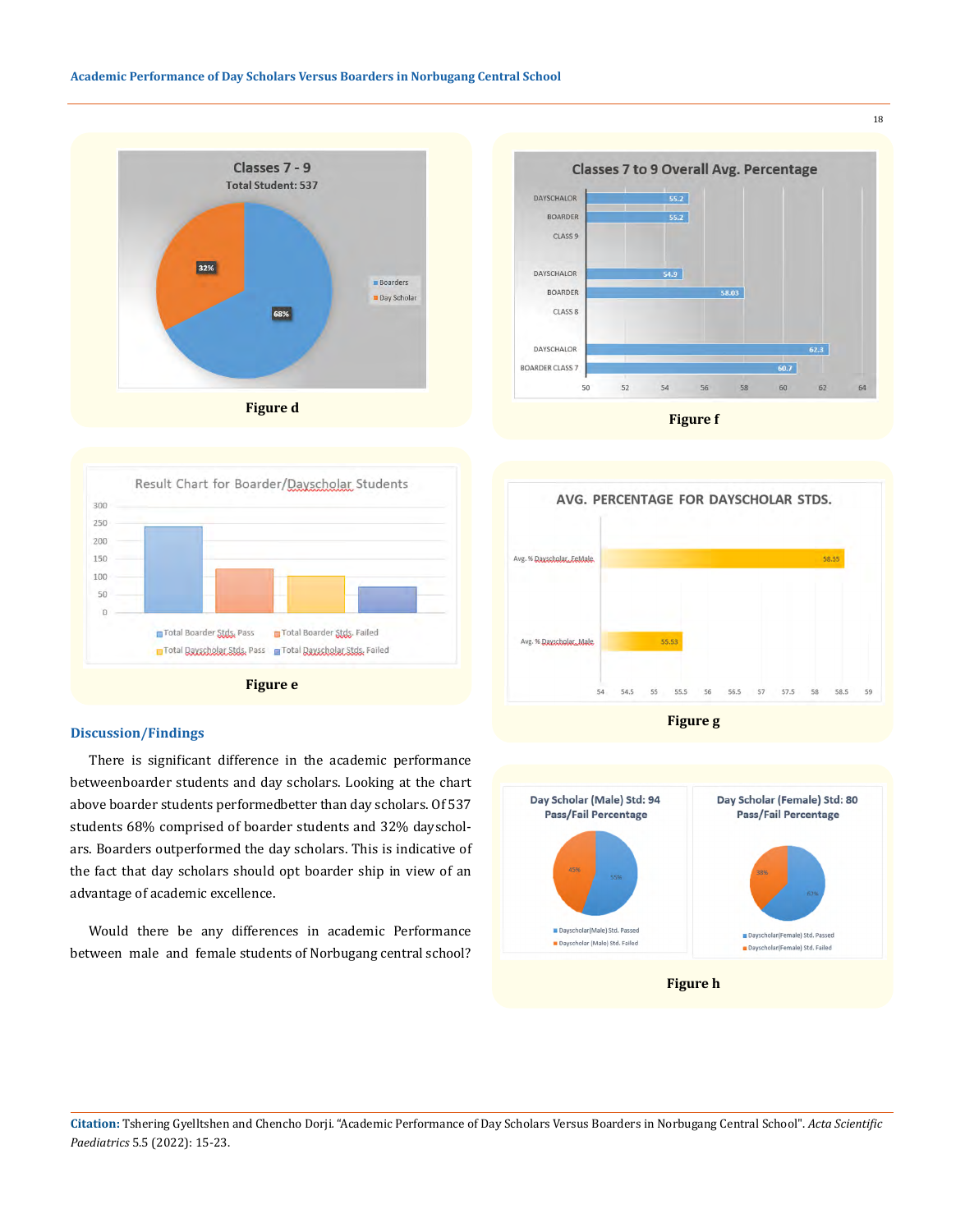### **Discussion/Findings**

There is significant difference in the academic performance of male students and female students of day scholars. Looking at the pie graph above, of 94 male students only 55 students have managed to pass the examination which is virtually half of the total boy students have failed. Of 80 girl students, 62% had done fairly good as compared to boys. This is indicative of the fact that day scholars female are performing significantly better than the male day scholars in academic pursuits. There is a grave need of finding out the factors involved in the boy students' performance and encouraging the day male students to study even harder to prove their academic competence.

Would there be any difference in academic Performance between male boarder students and female boarders in Norbugang central school?





#### **Discussion/Findings**

There is slightly difference in the academic performance between male boarder students and female boarder students. Looking at the pie chart above, female boarder students performed slightly better than male boarder students (69% out of 192 students against 63% passed out of 171 students). This is indicative of the fact that female boarder students put in more efforts in academic studies than male boarder students. Therefore, boarder male students need to be encouraged to be able to contend with the female boarder students. The hypothesis that there would be no difference in the academic difference between male and female students of boarders proved null.

## **Scope of the study**

Owing to obstruction and infliction posed by COVID-19, the researcher did not have an opportunity to cover up other adjacent boarding schools albeit it was intended to do so to provide much deeper and more authentic information. Candidly mentioning the study on the chosen topic was aligned and focused into one school full-fledged boarding school only called Norbugang central school which is the school where the researcher is currently serving. The study will certainly provide insights into an empirical experience, ideas and yardstick to determine the academic performances of boarding and day scholars and accordingly devise necessary plans, assess, evaluate and guide them to enable them to improve and propel their academic performance as desired by the relevant stakeholders like parents, teachers, educationists, government, ministry of education, education sector etc.

**Citation:** Tshering Gyelltshen and Chencho Dorji*.* "Academic Performance of Day Scholars Versus Boarders in Norbugang Central School". *Acta Scientific Paediatrics* 5.5 (2022): 15-23.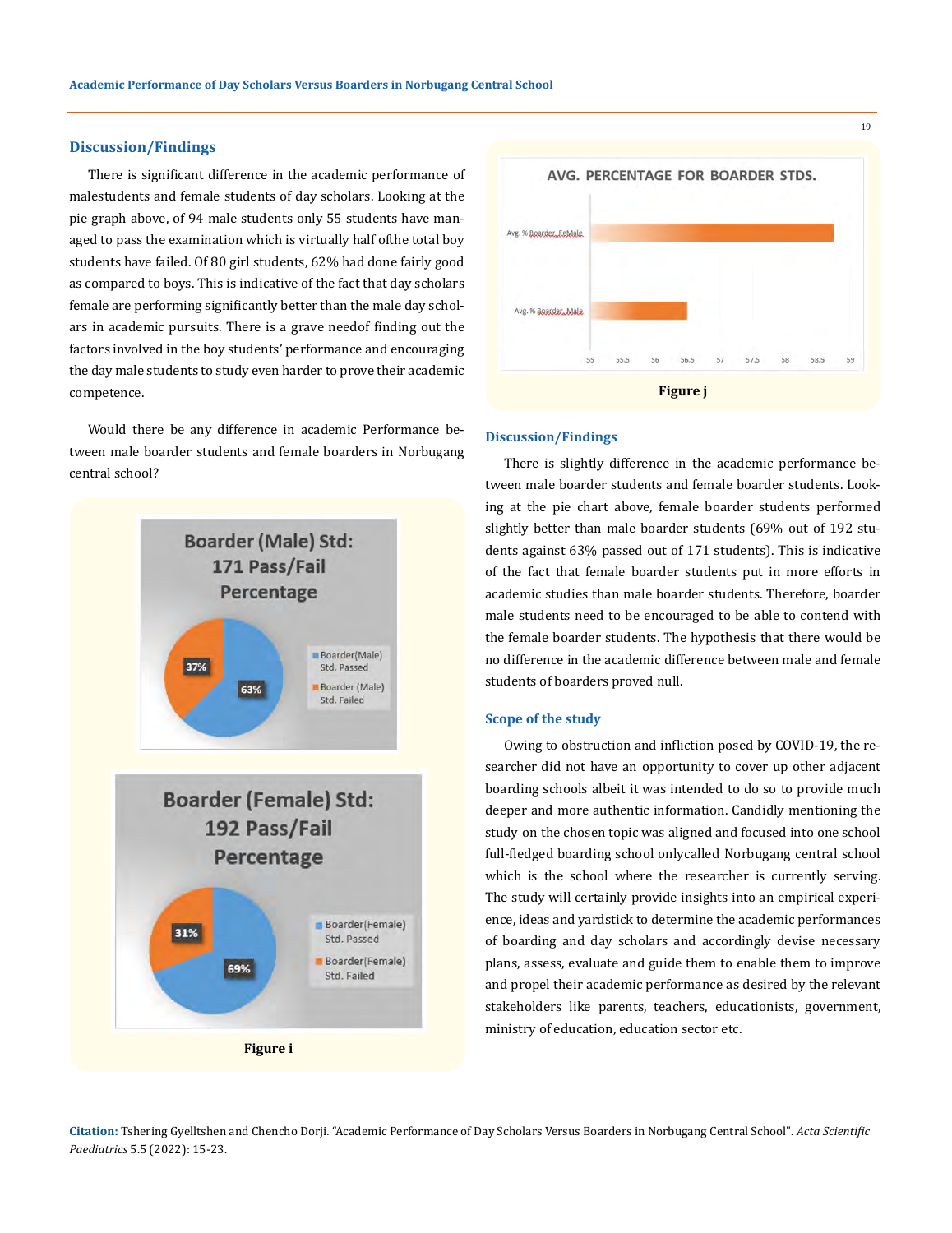#### **Limitations of the study**

The study was limited to studying about one school only owing to limited time, resources mainly owing to the disruption and threat posed by pandemic (COVID-19) although it was intended to cover up other adjacent boarding schools. The school had been under lockdown several times and predominantly academic classes had to be taken online using social media such as internet, messenger, TV, wechat, telegram etc. It was very difficult to communicate with the far flung students who were out of view of such social facilities. It was again compounded by lack of consistent and strong net connection posed by technical and natural disruption. The BCSE-X students had tough time including teachers since they had been taught/learnt under containment mode to ensure no unpleasant incident occurred in pursuit of their studies. Despite all those limitations and eventualities encountered, the researcher tried his best to execute this research with the sincere ray of hope of benefiting the intended stakeholders with the findings for implementation.

#### **Literature Review**

Obviously there would be no nation for certain that can develop its economic, social, and political spheres in spite of its geographical sizes, population and natural environment difference devoid of proper education which is delivered in secondary schools. The Bhutanese education system places great emphasis on education because education is believed to be the only principal tool for national development anywhere in this contemporary world. This is possible and accomplish if the studentsin boarding or day schools work tirelessly by getting immersed in the well planned and assigned wholesome learning activities particularly academic pursuits, which will help enhance children's academic performance and technological advancement as well. Education is universally recognized as an investment for any social and national development as it is regarded as the light of civilization.

Education in Bhutan is accorded top priority given its instrumental role shaping the destiny of citizens and the nation as a whole which is highly prized for being an agent of change in producing qualitative both human and material resources for nation's economic growth. Boarding schools has a great privilege that create a conducive learning environment with divergent cultural background including values like language, culture and tradition, ownership, belongingness, punctuality, social responsibility, cooperation and unity which are fundamental for children's physical, mental and psychological growth that would help them accomplish better than day or private schools.

In the context of Bhutanese education system, the class size of boarding schools are generally contradictorily huge especially in secondary schools (1: 45/50) that would incapacitate the teachers to teach or manage the class effectively and efficiently as desired by education policy in place. Teachers despite their efforts fail to assess and evaluate the assigned class and home task most of the time. As per Desarrollo [1]. Boarding Schools help enhance children's socialisation especially those who come from poor far flung family who are out of view of modern amenities. They get introduced to new ways of living, schedules, teachers and new students from other locations.

Most of the parents opt boarding schools because of the fact that children, teachers and other allied responsible staff relish a sense of oneness and become close family circle in the process of dwelling together as they have always space to eat, play and work together. Teachers and staff in a boarding school literally represent as parents in any matters related to children's' affairs and are responsible and accountable in the event of any unforeseen eventualities.

Children in a boarding school are endowed with all the required educational facilities such as TV, radio, library, IT classes. They can have access to these vital educational facilities especially during weekends to avoid boredom. Boarding school students can avail opportunity to interact with teachers and staff to learn and develop life skills which would grossly help them in future in their community to sustain them meaningfully and constructively.

According to UNESCO (2010) Boarding schools are centrally located for learning and living that would create better link between the remote parents and the communities. Most of the boarding students read on regular basis because they have framed timetable using library books and reading of their interest.

Boarding schools are obliged to study as per the schedule framed by the management. They learnto respect policies hostel and school rules and regulations in place. Children in a boarding school are observed well-mannered as compared to a day school in terms of punctuality, sincerity and responsibility. The pressing problems faced by boarding students are overcrowding in the stu-

**Citation:** Tshering Gyelltshen and Chencho Dorji*.* "Academic Performance of Day Scholars Versus Boarders in Norbugang Central School". *Acta Scientific Paediatrics* 5.5 (2022): 15-23.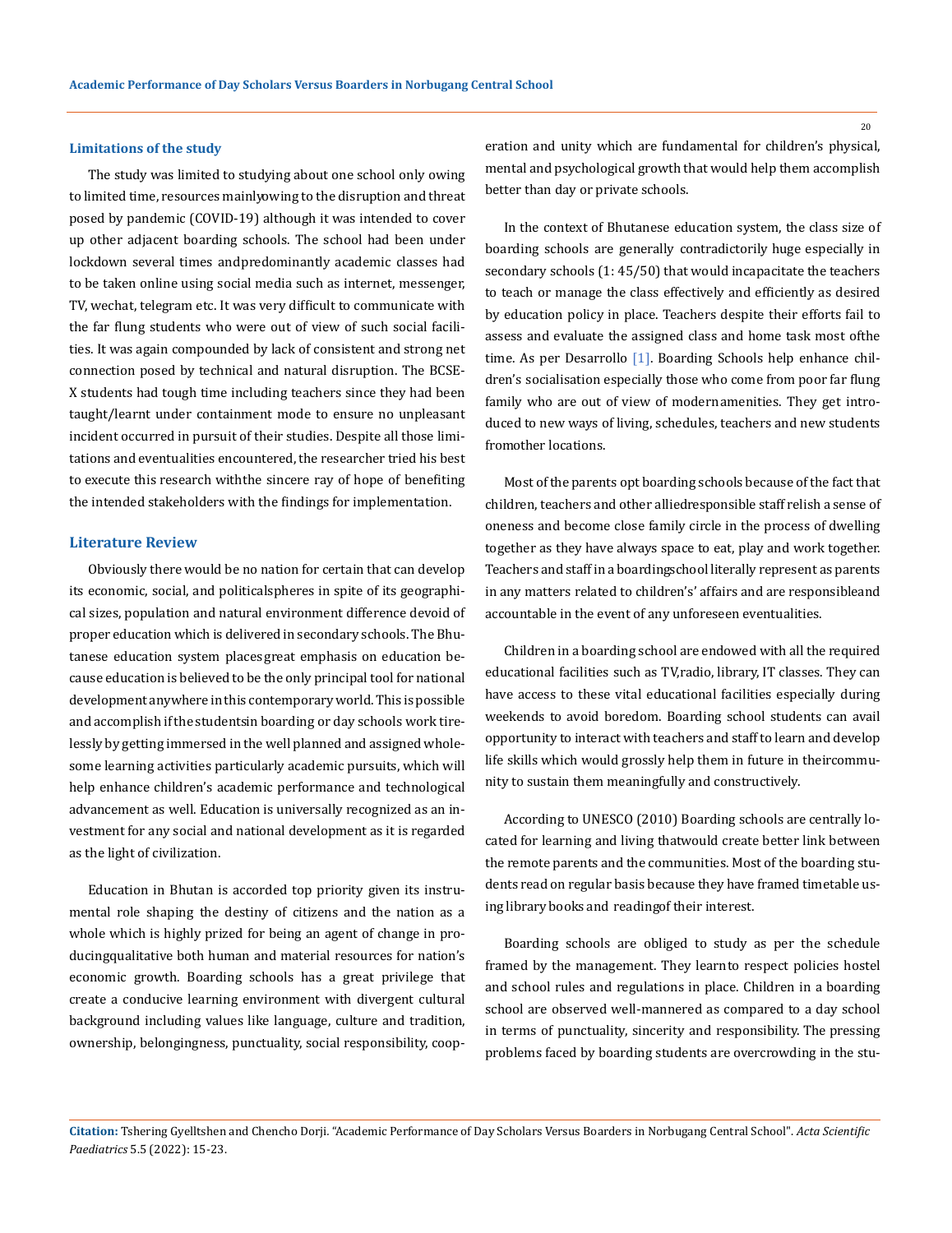dents' hostels owing to pressing admission taking the privilege of educational facilities and other allied amenities. Unlike the boarding schools in other parts of the world in Bhutan all board due to the companionate, dynamic and wise leadership of our king, children are provided with adequate nutritious meals.

It is enunciated that close monitoring and coaching of students can be possible for better learningto occur in boarding schools as compared to day schools. It is a known fact that Bhutan has predominantly illiterate parents and are not in a position to monitor the academic progress of their children and coach them in their studies which result in poor performance. As far as possible providing parents monitoring, guidance and moral support of students is essentially vital to enhance children's academic learning in order to perform well in their examinations. As such, parents play a central in shaping the destiny of their children and in meeting their life' goal to become as somebody as a sustained and independent individual. Day school has a unique privilege of being with their family circles most of them time. They literally enjoy the privilege of liberty being with their family members and gain close bondage of emotional and psychological relationship.

We have the instances of boarder students who opted to be day scholars after a couple of months as they find it very difficult time to adapt with the hostel rules compounded by home sick. On enquiry as to why they opted to be Day schools, their answers were having to work too much, stringent hostel rules, home sick and desiring to eat homemade foods. For emotional balance to maintain it is thought to be on the contrary a day scholar given the option for those parents to have close supervision over their children. In a day school it will enable the parents to have constant contact with the concerned teachers to monitor the progress of their children in terms of both academics and extra-curricular activities. Where children are used to the comforts at home, then they might find it difficult to survive in a boarding school. In day school's children can have the privilege of relaxing more than boarding schools. In a boarding school, students are expected to take part in multiple activities which is why many students find tough time and at time sneak away.

The gross advantage of day scholars is in the event of ailments, injuries and other unforeseen problems, parents can be always there with their children instantly. However, the choice is left up to the parents.

The challenges encountered by general at the moment in Bhutanese day schools is distant locations, lack of motorable road in most of the villages having to walk on foot unlike in rest of the countries in the world. Days scholars are less privileged to access to educational resources suchas library books, IT that would certainly make a colossal difference in the lives of children

According to Kail, Robert and John (2007) Academic Performance refers to the Grade Point Average (GPA) of the respondents obtained at the end of term. It is the method the school uses to evaluate and assess how well the students understand what has been taught and proves what they have learnt by their academic performance within the term.

According to Urban and Daad [2] academic performance of children would contingent upon the context of the school in which it is located whether a boarding or day school. Day scholars receive instructions for any assignments during the day time in contrast to boarding school where they have the privilege of receiving instructions both during day and evening especially during study time since they have the privilege of interacting with their teachers living on campus.

Urban and Daad [2] boarding school is very expensive as compared to day school as they haveto bear the multiples expenses like foods, clothing and other necessities. No children can go to school for education with empty stomach. However, back in Bhutan all children irrespective of sex, creed, colour, skin, caste and economic background have an access to free education unlike other system of education in the world owing to enduring generous support of royal government of Bhutan.

The crux of the matter when it comes to academic performance of any children anywhere in the world is whatever kind of school one studies (whether boarding or day school) will largely depend upon certain forcing factors such as sex, school type, teachers and environment in which he/she studies.

Therefore, the immediate stakeholders like principal, teachers, staff, school counsellors, parents and government have sacred duties and responsibilities to ascertaining to strategize to productive responsible and productive citizens.

#### **Methodologies/Design**

The methodologies and design used to undertake this piece of educational research to determine the academic performance of

**Citation:** Tshering Gyelltshen and Chencho Dorji*.* "Academic Performance of Day Scholars Versus Boarders in Norbugang Central School". *Acta Scientific Paediatrics* 5.5 (2022): 15-23.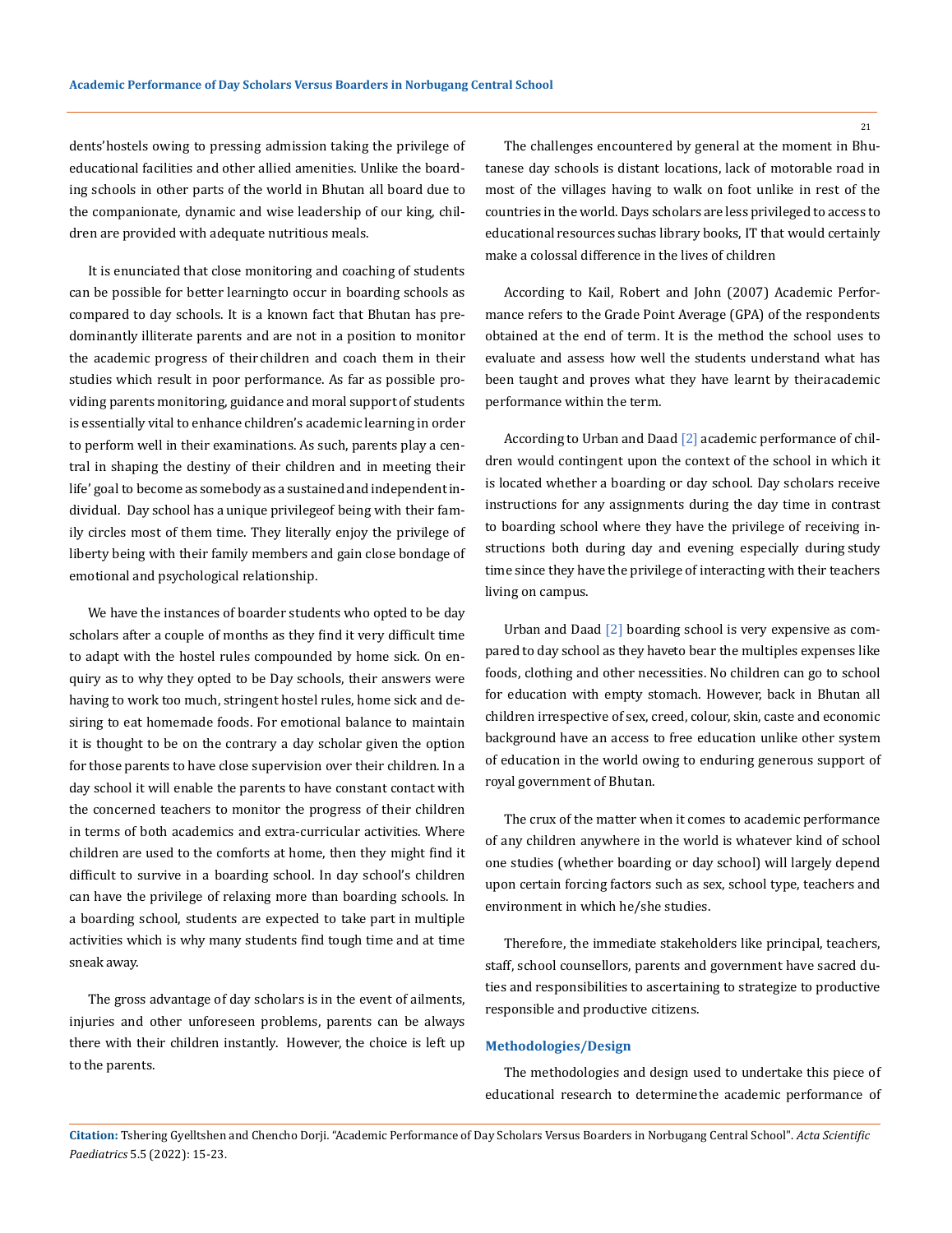boarders and dayscholars was an analytical research which was entirely based on the academic result analysis of classes VII- IX for the academic session 2021. The result analysis was done for boarder students and day students covering all the subjects in general. This analytical study will see the relationship of learning effectiveness and academic performance of boarder students and day scholars. The methodologies used were documents andrecords, descriptive, explanatory and analytical methods.

#### **Sample size**

A total of 537 students were studying in classes VII- IX in 2021 academic session. Academicdocuments and records maintained in respect of these many students were empirically referredand analyzed in respect of all the class levels of both boarder students and day students

## **Procedures/data analysis technique**

In order to determine the academic performance of boarder students and day scholars, school academic records of classes VII-IX would be referred such as their consolidated result sheet, result analysis done by class teachers, HoDs and subject teachers. The information thus acquired wouldbe used to determine the general academic performance of students at various levels for discussion and findings.

#### **Study area**

Norbugang Central School in the south of Bhutan is a full- fledged boarding school with 537 students. There were 363 boarders of which 171 were boys and 192 girls. There were 174 day scholars of which 94 were boys and 80 were girls. In order to determine the academic performance of both boarders and day scholars separate data analysis both for male and female for boarders andday scholars was used from the record being maintained for which discussion and findings were executed as required [3-14].

#### **Result, Discussion and Conclusion**

# **Result analysis for day scholar students class 7 - 9, 2021 Academic Session**

| <b>Rating</b>         | Range         | <b>No. of Students</b> |
|-----------------------|---------------|------------------------|
| Outstanding           | 80% and above | 8                      |
| Distinction           | 70% - 79.9%   | 13                     |
| <b>First Division</b> | 60%-69.9%     | 35                     |
| Second Division       | 45%-59.9%     | 98                     |
| <b>Below Average</b>  | Below 45%     | 20                     |
| Total                 |               | 174                    |



#### **Result analysis for boarding students of classes 7 - 9, 2021 aca-**

## **demic session**

| Rating                | Range         | <b>No. of Students</b> |
|-----------------------|---------------|------------------------|
| Outstanding           | 80% and above |                        |
| Distinction           | 70% - 79.9%   | 28                     |
| <b>First Division</b> | 60%-69.9%     | 111                    |
| Second Division       | 45%-59.9%     | 189                    |
| <b>Below Average</b>  | Below 45%     | 28                     |
| Total                 |               | 363                    |

**Table c**



**Citation:** Tshering Gyelltshen and Chencho Dorji*.* "Academic Performance of Day Scholars Versus Boarders in Norbugang Central School". *Acta Scientific Paediatrics* 5.5 (2022): 15-23.